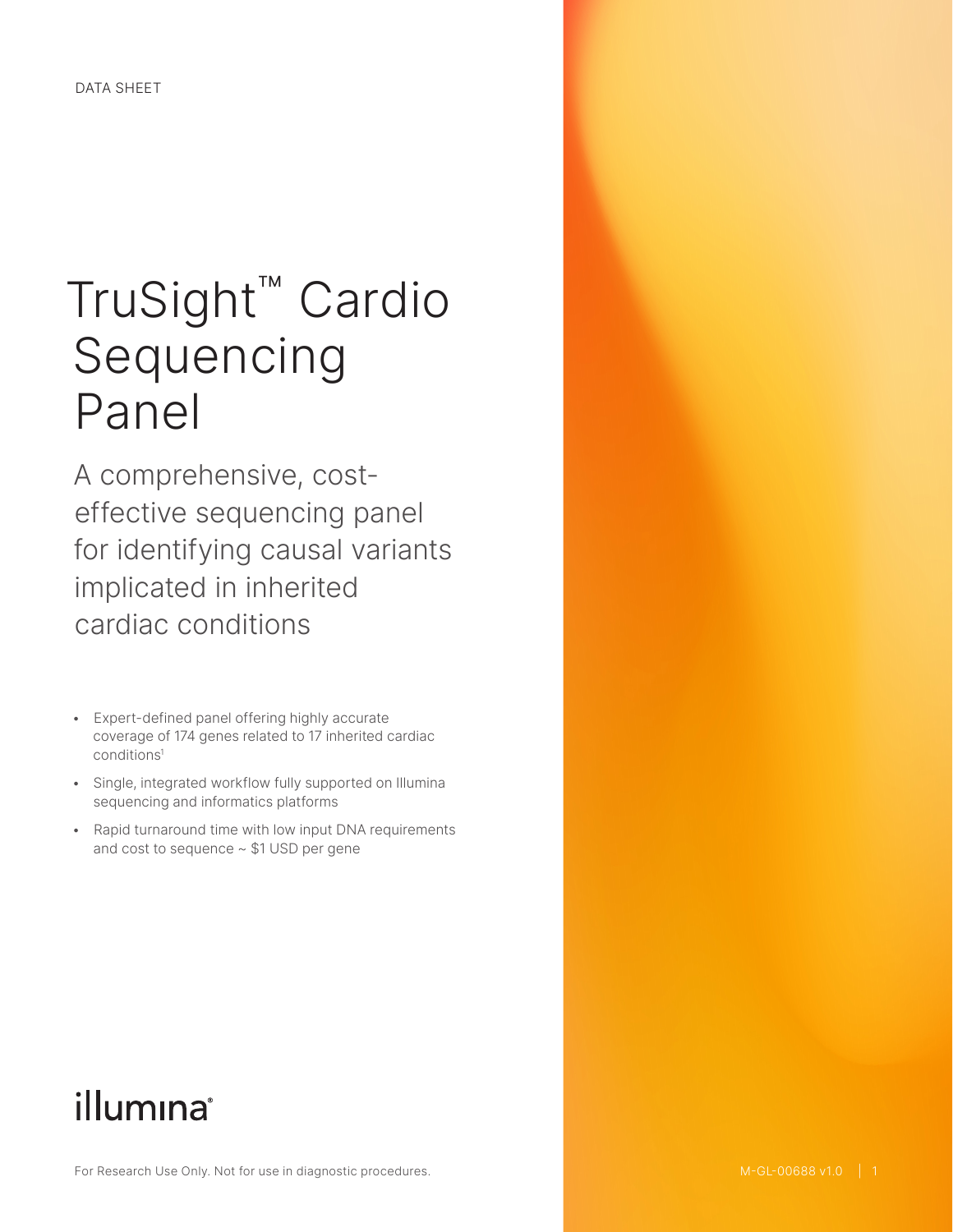# Introduction

Sudden cardiac arrest (SCA) is a leading cause of nontraumatic mortality in the United States.<sup>[2](#page-6-1)-6</sup> At least 25% of SCA events have a genetic component and can be classified as inherited cardiac conditions (ICCs).[2](#page-6-1)-6 Current genetic assays for studying ICCs are expensive and limited in scale and scope, minimizing their potential for understanding the underlying genetic variation.

The TruSight Cardio Sequencing Panel leverages next-generation sequencing (NGS) to offer comprehensive, accurate, and cost-effective genetic profiling of genes related to ICCs. Using TruSight Cardio, researchers can profile 174 genes that span 17 ICCs, at approximately \$1 USD per gene.\*

# Comprehensive panel design

The TruSight Cardio Sequencing Panel content was expertly selected in collaboration with researchers at the Imperial College of London and the National Heart Center, Singapore. The panel was designed to focus on those ICCs most impacted by a genetic predisposition. Covered cardiac conditions include cardiomyopathies, arrhythmias, aortopathies, and more (Table 1).

The TruSight Cardio panel includes well-characterized core genes [\(Table 2](#page-2-0)) and emerging genes. Core genes have well-established links to cardiac conditions. Emerging genes are defined as those genes with demonstrated, but not necessarily understood, connections to cardiac conditions. The emerging gene list includes the 364 exons of the Titin gene (*TTN*) implicated in 25% of the genetically originating dilated cardiomyopathy (DCM) cases.<sup>7</sup>

For a complete TruSight Cardio gene list, visit [support.illumina.com/downloads/trusight-cardio-prod](https://support.illumina.com/downloads/trusight-cardio-product-files.html)[uct-files](https://support.illumina.com/downloads/trusight-cardio-product-files.html)

Table 1: Inherited cardiac conditions covered by the TruSight Cardio Sequencing Panel

| Cardiac condition                                         | No. of genes covered |
|-----------------------------------------------------------|----------------------|
| Aortic Valve Disease                                      | 3                    |
| Marfan Syndrome                                           | 3                    |
| Loeys-Dietz Syndrome                                      | 4                    |
| Short QT Syndrome                                         | 4                    |
| Catecholaminergic Polymorphic Ventricular<br>Tachycardia  | 6                    |
| Familial Hypercholesterolemia                             | 7                    |
| Restrictive Cardiomyopathy                                | 9                    |
| Non-Compaction Cardiomyopathy                             | 10                   |
| Noonan Syndrome                                           | 11                   |
| Arrhythmogenic Right Ventricular<br>Cardiomyopathy (ARVC) | 11                   |
| Brugada Syndrome                                          | 13                   |
| <b>Structural Heart Disease</b>                           | 15                   |
| Long QT Syndrome                                          | 15                   |
| Familial Aortic Aneurysm                                  | 16                   |
| <b>Familial Atrial Fibrillation</b>                       | 21                   |
| Hypertrophic Cardiomyopathy                               | 47                   |
| Dilated Cardiomyopathy                                    | 59                   |

The TruSight Cardio Sequencing Panel uses NGS for genetic profiling of 174 genes with known associations to 17 ICCs. For a complete TruSight Cardio Sequencing Panel gene list, visit [support.illumina.com/downloads/trusight-cardio-product-files](http://support.illumina.com/downloads/trusight-cardio-product-files.html)

#### TruSight Cardio captures all *TTN* exons

The most common genetic cause of DCM cases are truncated variants of Titin (*TTN*),7 the largest human gene.8 Professor Cook and colleagues described the specific features of *TTN* truncations that discriminate pathogenic from benign variation using a *TTN* assay.<sup>7</sup> The TruSight Cardio Sequencing Panel, which is partly based on this *TTN* assay, efficiently captures all 364 *TTN* exons as noted in the Locus Reference Genomic (LRG) sequence annotation for *TTN.*9

<sup>\*</sup> Based on cost of consumables only.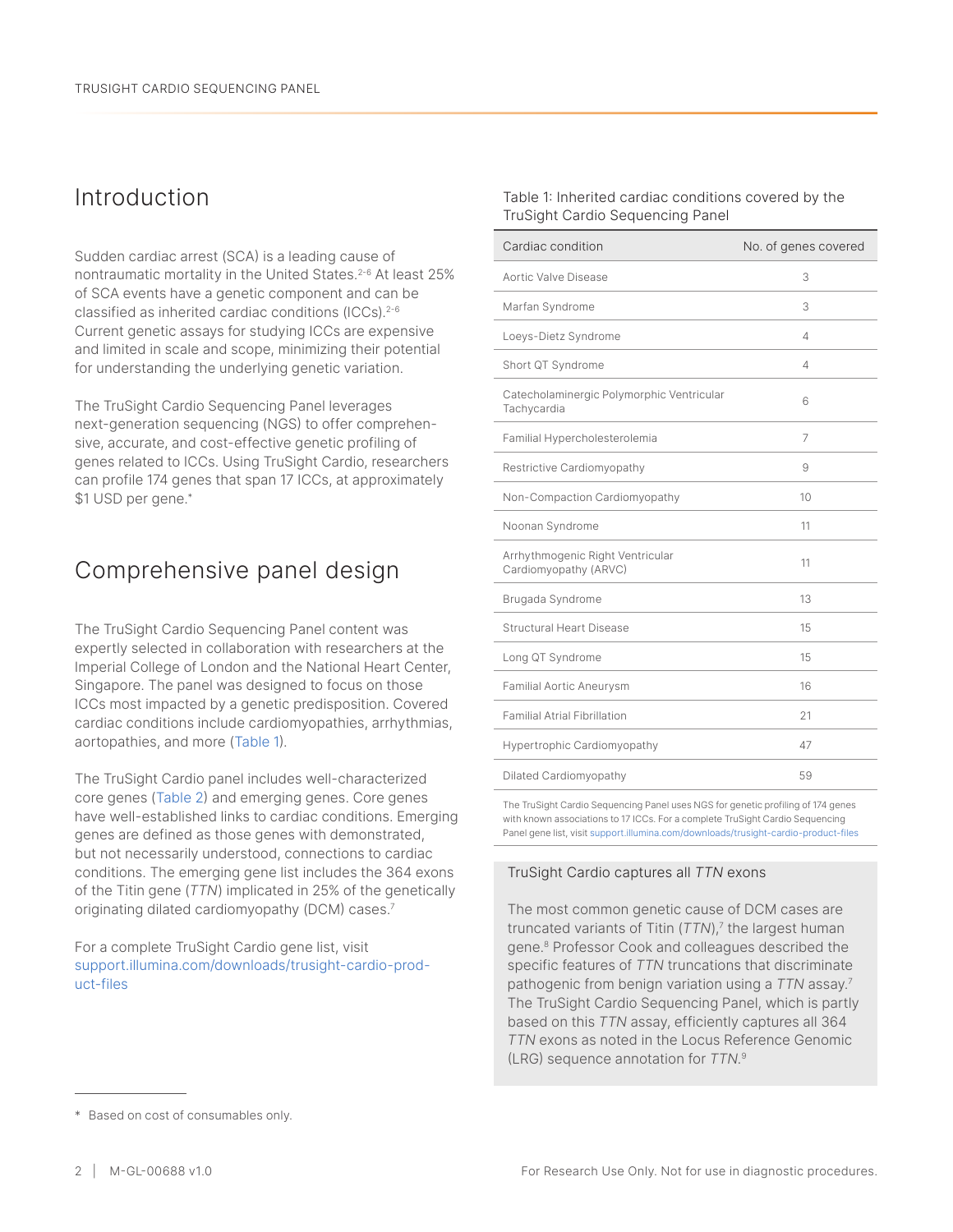| Gene              | % Bases covered at $\geq 10 \times$ | % Regions covered at > 10x | % Bases covered at ≥ 20× | % Regions covered at > 20x |
|-------------------|-------------------------------------|----------------------------|--------------------------|----------------------------|
| ACTA2             | 100.0                               | 100.0                      | 98.1                     | 100.0                      |
| CACNA2D1          | 100.0                               | 100.0                      | 100.0                    | 100.0                      |
| DSC2              | 100.0                               | 100.0                      | 100.0                    | 100.0                      |
| DSG2              | 100.0                               | 100.0                      | 100.0                    | 100.0                      |
| DSP               | 100.0                               | 100.0                      | 100.0                    | 100.0                      |
| ELN               | 100.0                               | 100.0                      | 100.0                    | 100.0                      |
| FBN1              | 100.0                               | 100.0                      | 99.5                     | 100.0                      |
| GJA5              | 100.0                               | 100.0                      | 100.0                    | 100.0                      |
| KCNE1             | 100.0                               | 100.0                      | 100.0                    | 100.0                      |
| KCNE2             | 100.0                               | 100.0                      | 100.0                    | 100.0                      |
| KCNH <sub>2</sub> | 98.7                                | 100.0                      | 98.2                     | 100.0                      |
| KCNJ2             | 100.0                               | 100.0                      | 100.0                    | 100.0                      |
| KCNQ1             | 97.8                                | 100.0                      | 92.6                     | 100.0                      |
| DKRAS             | 100.0                               | 100.0                      | 100.0                    | 100.0                      |
| LDLR              | 100.0                               | 100.0                      | 100.0                    | 100.0                      |
| LMNA              | 100.0                               | 100.0                      | 99.7                     | 100.0                      |
| MYBPC3            | 100.0                               | 100.0                      | 99.6                     | 100.0                      |
| MYH6              | 100.0                               | 100.0                      | 100.0                    | 100.0                      |
| MYH7              | 100.0                               | 100.0                      | 100.0                    | 100.0                      |
| NOTCH1            | 100.0                               | 100.0                      | 98.8                     | 100.0                      |
| PKP2              | 100.0                               | 100.0                      | 100.0                    | 100.0                      |
| PTPN11            | 100.0                               | 100.0                      | 100.0                    | 100.0                      |
| RAF1              | 100.0                               | 100.0                      | 100.0                    | 100.0                      |
| RYR2              | 100.0                               | 100.0                      | 100.0                    | 100.0                      |
| SCN5A             | 100.0                               | 100.0                      | 99.3                     | 100.0                      |
| SOS1              | 100.0                               | 100.0                      | 100.0                    | 100.0                      |
| TGFBR1            | 95.2                                | 100.0                      | 93.9                     | 100.0                      |
| TGFBR2            | 100.0                               | 100.0                      | 100.0                    | 100.0                      |
| TNNI3             | 100.0                               | 100.0                      | 100.0                    | 100.0                      |
| TNNT <sub>2</sub> | 100.0                               | 100.0                      | 99.3                     | 100.0                      |
| <b>TNN</b>        | 100.0                               | 100.0                      | 99.9                     | 99.9                       |

<span id="page-2-0"></span>Table 2: Performance of core genes screened by the TruSight Cardio Sequencing Panel

Core genes listed here are known to have well-established links to ICCs. For a complete TruSight Cardio gene list, visit [support.illumina.com/downloads/trusight-cardio-product-files](http://support.illumina.com/downloads/trusight-cardio-product-files.html) Twelve samples were sequenced using the TruSight Cardio Sequencing Panel run on the MiSeq System. PCR duplicates and highest and lowest performing samples were removed from analysis. Performance was calculated from average counts per base (bases covered) and counts per regions (regions covered) across the remaining 10 samples.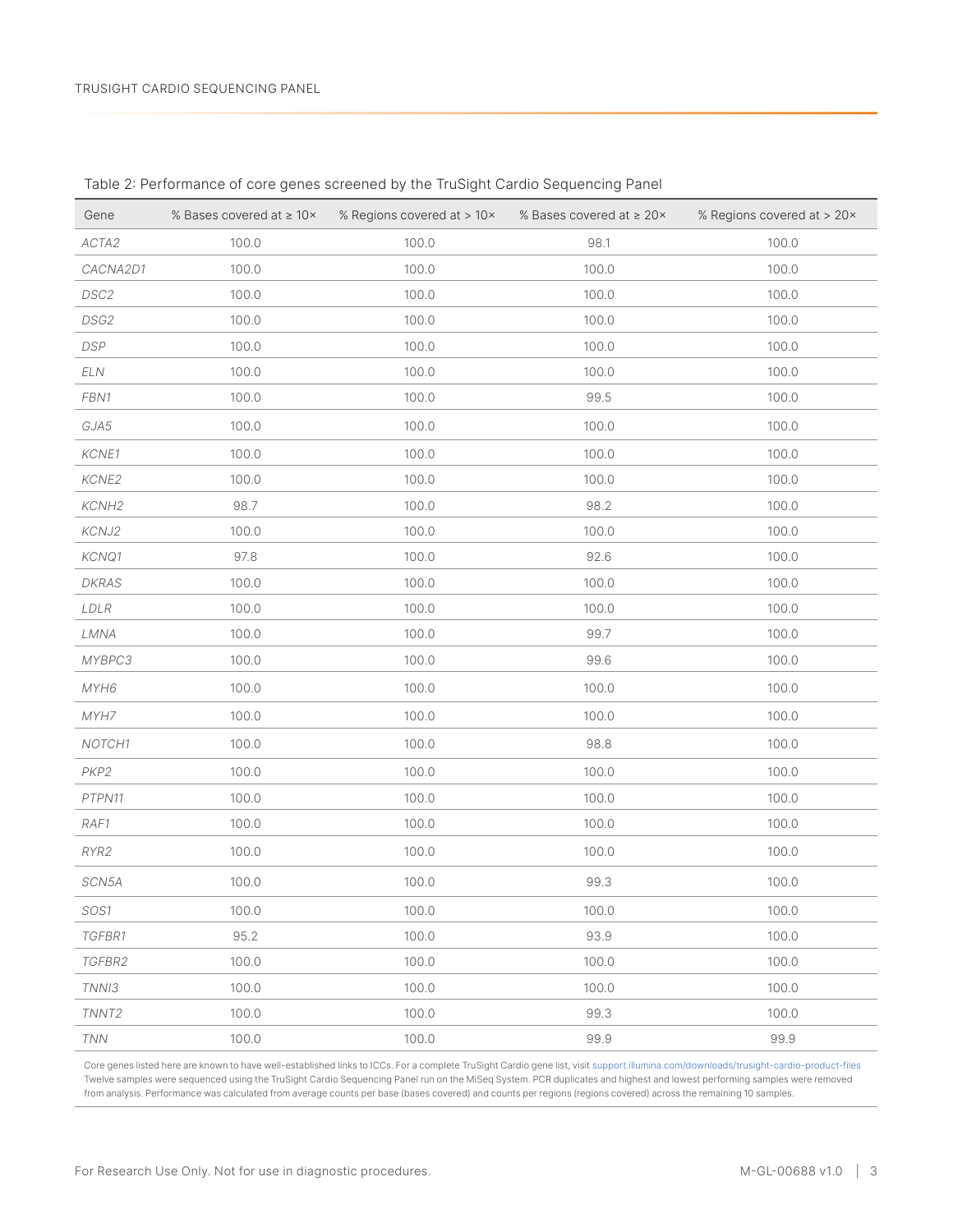# Proven technology

Approaches investigating the underlying causes of ICCs can be constrained by tedious workflows, multiple vendors, and limited assay targets that provide an incomplete representation of the conditions. Variants found in ICCs are often highly unique and not always found in the same locations, even within families, and have variable degrees of penetrance.

The TruSight Cardio Sequencing Panel uses NGS technology to provide fast, accurate, and comprehensive genetic profiling of ICCs at a low cost. TruSight Cardio and NGS assess multiple genes in a single assay with a simplified workflow amenable to the clinical research laboratory. This efficiency eliminates the need to employ multiple iterative single-gene tests to identify causative variants, reducing costs and saving time. The comprehensive coverage of the TruSight Cardio Sequencing Panel coupled with high-performance sequencing using Illumina NGS systems offer a broader view into the genetic origin of ICCs.

# Fully supported, complete research panel

The TruSight Cardio Sequencing Panel is part of a complete workflow that is fully supported on the MiniSeq™, MiSeq™, MiSeqDx™ (in research mode), NextSeq™ 500, NextSeq 550, NextSeq 1000, and NextSeq 2000 sequencing systems. The panel analyzes variants within exons in 174 genes using 50 ng of DNA per sample ([Table 3\)](#page-3-0). Throughput rates are up to 12 samples per run on the MiniSeq and MiSeq systems and up to 96 samples per run on the NextSeq systems.

TruSight Cardio performance includes > 99% of bases sequenced at a depth of coverage of 20× or greater, and an average depth of coverage of 300× ([Table 4](#page-4-0)). At approximately \$1 USD per gene, the TruSight Cardio Sequencing Panel enables laboratories to gain a deep understanding of the underlying biology related to ICCs.

#### <span id="page-3-0"></span>Table 3: TruSight Cardio coverage details

| Feature                                                               | Description       |
|-----------------------------------------------------------------------|-------------------|
| Cumulative target region size                                         | 575 kb            |
| Number of target genes                                                | 174               |
| Probe size                                                            | 80-mer            |
| Target minimum coverage depth                                         | $20\times$        |
| Average mean coverage depth                                           | $300\times$       |
| Coverage uniformity<br>(% of targets covered at $> 0.2 \times$ mean)  | >95%              |
| Read length                                                           | $2 \times 150$ bp |
| Samples per MiSeq System run (v2 chemistry)                           | Up to $12$        |
| Samples per NextSeq 550 System run<br>(mid output chemistry)          | Up to 96          |
| Samples per NextSeg 1000 or NextSeg 2000<br>System run (P2 chemistry) | Up to 384         |

## How it works

TruSight Cardio leverages the speed of Illumina DNA Prep with Enrichment chemistry for a single, integrated library preparation and enrichment workflow that can be completed in 6.5 hours (Figure 1).

#### One workflow

TruSight Cardio uses a unique multiplex pre-enrichment sample pooling strategy. This workflow eliminates the need for mechanical DNA fragmentation and reduces the number of enrichments needed for a successful library preparation. This method reduces hands-on time for a high-throughput workflow, saving at least one full day over other currently available enrichment workflows. Furthermore, master-mixed reagents are coupled with a plate-based protocol for simultaneous processing of multiple enrichment reactions.

The TruSight Cardio library preparation process starts with Illumina DNA Prep with Enrichment, which converts input genomic DNA into adapter-tagged libraries without the need for mechanical shearing. This method requires only 50 ng of input DNA and takes less than 3 hours. Integrated sample barcodes allow the pooling of 3 to 12 samples for a single pulldown.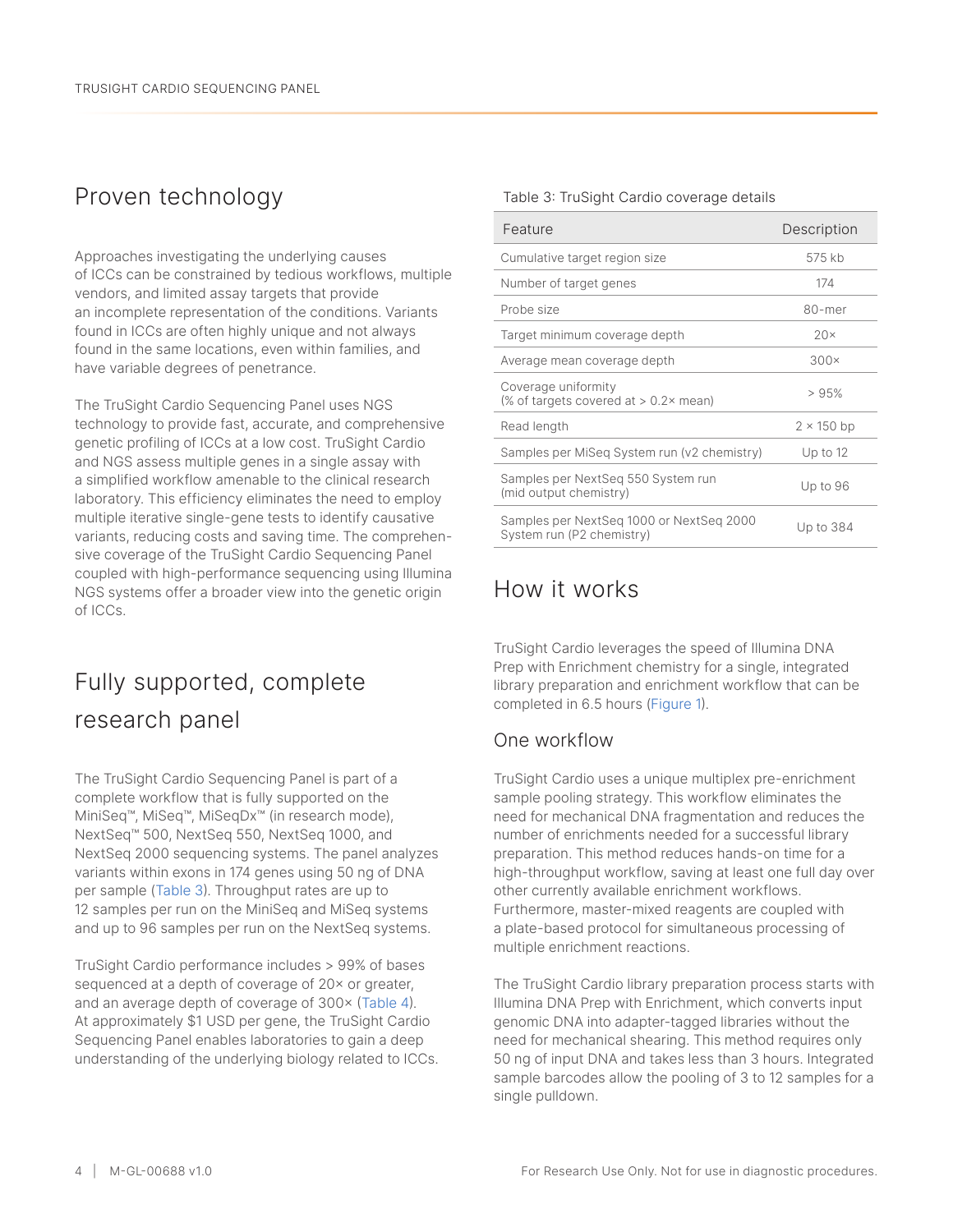| Sample         | Mean region<br>coverage depth | Coverage uniformity<br>$(\% > 0.2 \times mean)$ | Target<br>coverage<br>$(1\times)$ | Target<br>coverage<br>$(10\times)$ | Target<br>coverage<br>(20x) | Target<br>coverage<br>(50x) |
|----------------|-------------------------------|-------------------------------------------------|-----------------------------------|------------------------------------|-----------------------------|-----------------------------|
| 1              | $370.4\times$                 | 97.5%                                           | 100.0%                            | 100.0%                             | 99.9%                       | 99.1%                       |
| $\overline{2}$ | $327.6\times$                 | 97.6%                                           | 100.0%                            | 99.9%                              | 99.9%                       | 98.7%                       |
| 3              | $348.2\times$                 | 97.6%                                           | 100.0%                            | 100.0%                             | 99.9%                       | 99.0%                       |
| 4              | $369.5\times$                 | 97.7%                                           | 100.0%                            | 100.0%                             | 99.9%                       | 99.1%                       |
| 5              | $295.1\times$                 | 97.7%                                           | 100.0%                            | 100.0%                             | 99.9%                       | 98.5%                       |
| 6              | $290.8\times$                 | 97.8%                                           | 100.0%                            | 99.0%                              | 99.8%                       | 98.5%                       |
| 7              | $317.2\times$                 | 97.8%                                           | 100.0%                            | 100.0%                             | 99.8%                       | 98.9%                       |
| 8              | $221.7\times$                 | 97.7%                                           | 100.0%                            | 99.9%                              | 99.7%                       | 96.9%                       |
| 9              | $275.7\times$                 | 97.5%                                           | 100.0%                            | 99.9%                              | 99.7%                       | 98.0%                       |
| 10             | $241.1\times$                 | 97.3%                                           | 100.0%                            | 99.8%                              | 99.5%                       | 97.2%                       |
| 11             | $275.0\times$                 | 97.5%                                           | 100.0%                            | 99.9%                              | 99.7%                       | 98.0%                       |
| 12             | $272.6\times$                 | 97.6%                                           | 100.0%                            | 99.9%                              | 99.7%                       | 98.1%                       |

<span id="page-4-0"></span>Table 4: Coverage summary for the TruSight Cardio Sequencing Panel

Aggregate summary (BWA enrichment) of a representative run on the MiSeq System with 12 samples using the TruSight Cardio Sequencing Panel. Data on file.<sup>[10](#page-6-2)</sup>

Next, libraries are denatured and targeted regions are hybridized to complementary biotin-labeled probes. The pool is enriched for the desired regions by adding streptavidin beads that bind to the biotinylated probes. Biotinylated DNA fragments bound to the streptavdincoated beads are magnetically pulled down from the solution. The enriched DNA fragments are then eluted from the beads. This entire process is completed in approximately 6.5 hours, enabling a single technician to process multiple samples simultaneously, without automation.

#### Perform the sequencing

Prepared libraries are loaded on to a flow cell for sequencing with the MiniSeq, MiSeq, MiSeqDx (in research mode), or NextSeq systems. Simply place the flow cell into the instrument and run. Enrichment analysis can be performed using MiSeq Reporter or in the BaseSpace™ Sequence Hub cloud environment. Variant calls generated from the sequencing data are exported as .vcf files and imported easily into VariantStudio™ software for analysis.



Figure 1: Simple, integrated workflow for library preparation and sample enrichment.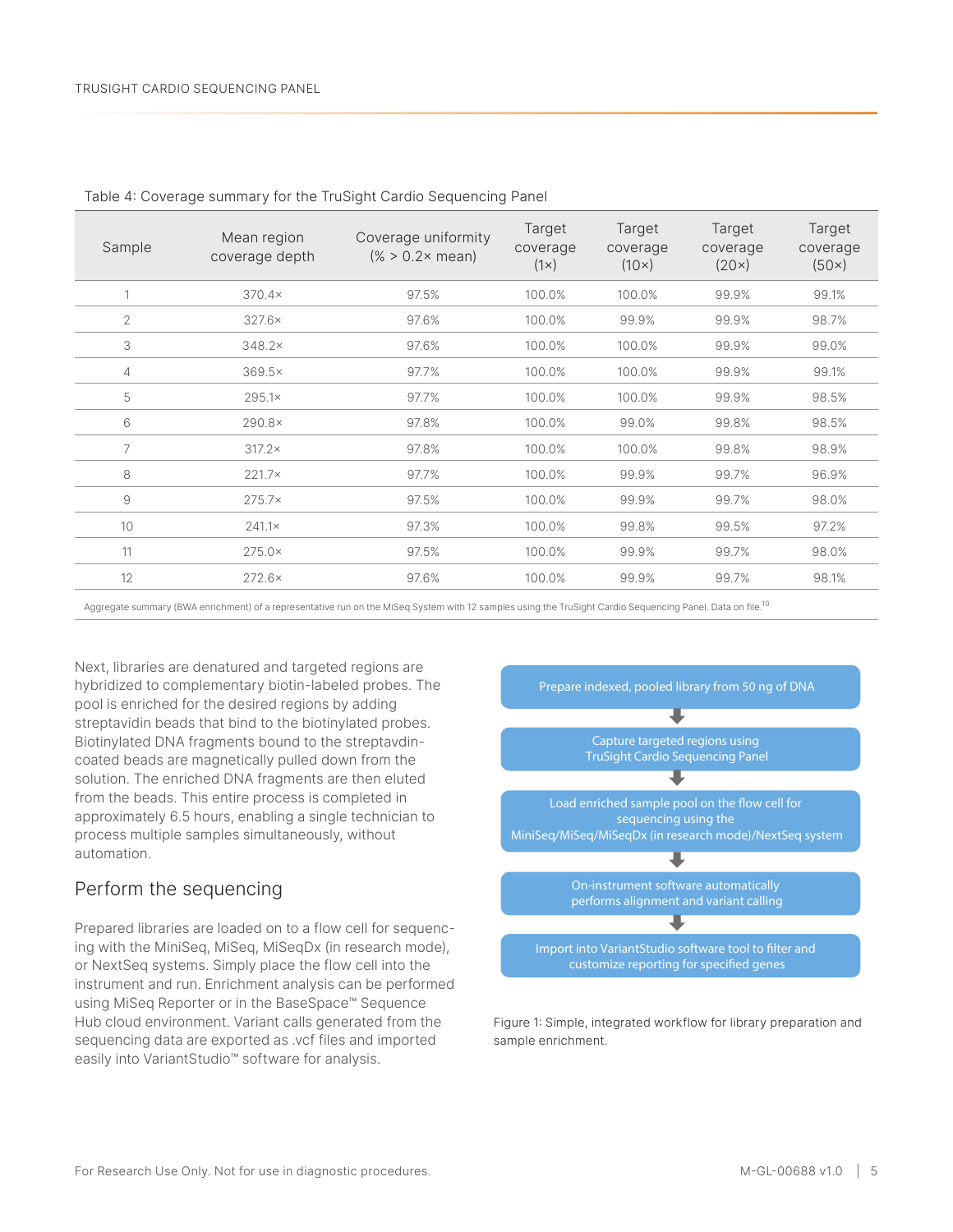#### Filtered data analysis

The TruSight Cardio panel can be filtered to isolate a set of genes or regions for analysis and reporting, enabling one assay to represent multiple assays. Simply generate a gene list and select this list when importing .vcf data files from the MiniSeq, MiSeq, MiSeqDx (in research mode), or NextSeq systems into the VariantStudio software. For ease of use, the VariantStudio software offers commonly applied filters, including variant quality, population frequency, functional impact, and known disease association.

#### Customizable reporting

VariantStudio software enables you to customize reports to meet requirements specific for different diseases of interest and sequencing panels. Multiple report templates can be created and stored for later use. When applying a template to a given sample, simply enter or import sample-specific information from your laboratory information management system (LIMS), combine it with the methodology, a summary of results, and the reported variant categories in the VariantStudio software [\(Figure 2](#page-5-0)). Reports, which are linked to the imported sample information, are then exported in PDF or rich-text formats for downstream use.

| ь<br>Open<br>Save As<br>Save<br>New<br><b>ESP</b> Close | w.<br>Import<br>VOT. | W.<br>Add Verlants<br>to Sample                | Inport<br>Folder          | Current Sangle: NA12877-Rep1             |            | Remove<br>Sample  | Currents        | ۰        | $\mathcal{R}$<br>Manage<br>Favoritas | El Save       | Select All<br>D Copy<br>Column Order | 'A Snale<br>"A Larger | Save As Default<br>Apply Default<br>Restore Default |                   |                     |                  |
|---------------------------------------------------------|----------------------|------------------------------------------------|---------------------------|------------------------------------------|------------|-------------------|-----------------|----------|--------------------------------------|---------------|--------------------------------------|-----------------------|-----------------------------------------------------|-------------------|---------------------|------------------|
| Sender<br>Protect                                       |                      |                                                |                           |                                          |            | Filter Finronhes  |                 |          | Table Options                        |               | Lenguit                              |                       |                                                     |                   |                     |                  |
| <b>Titers</b>                                           | $\mathbf{a}$         | Gene View                                      |                           |                                          |            |                   |                 |          |                                      |               |                                      |                       |                                                     |                   |                     |                  |
| General                                                 | $\sim$               |                                                |                           |                                          |            |                   |                 |          |                                      |               |                                      |                       |                                                     |                   |                     |                  |
| Variant                                                 | $\omega$             |                                                |                           |                                          |            |                   |                 |          |                                      |               |                                      |                       |                                                     |                   |                     |                  |
| Gene                                                    | $\checkmark$         | Gene                                           | <b>Yariset</b>            | <b>Civ</b>                               | Coordinate | Variant<br>Length | Type            | Genetype | <b>Don't</b>                         | <b>Fibers</b> | <b>Quality</b>                       | GDX                   | Alternate<br>Alleign                                | Inherited<br>From | Alt Variant<br>Freq | <b>Read Dept</b> |
| Сопреднесе                                              | $\sim$               | ٠                                              |                           |                                          |            |                   |                 |          |                                      |               |                                      |                       |                                                     |                   |                     |                  |
|                                                         |                      | · PROPILE                                      | 434/6                     | $\overline{1}$                           | 3303260    |                   | 1.97t           | het      | no.                                  | PASS          | 4260.6                               | 99                    | $\mathbb{C}$                                        |                   | 46.9                |                  |
| Population Frequency                                    | $\sim$               | <b>PROM16</b>                                  | <b>T&gt;T/C</b>           | $\overline{1}$                           | 3328358    |                   | 1.974           | het      | yes                                  | PAGE          | 1804.95                              | 99                    | f,                                                  |                   | 40.7                |                  |
| Cross Sample Subtraction                                | $\sim$               | 207017                                         | GoGM                      | $\overline{1}$                           | 16271260   |                   | 1.07t           | het      | <b>VEG</b>                           | PASS          | 2795.37                              | 99                    | ×.                                                  |                   | 40.9                |                  |
|                                                         |                      | 207817                                         | A>A/G                     | $\mathbf{1}$                             | 16272250   |                   | 1.877           | het      | <b>YEE</b>                           | PASS          | 1761.1                               | $\infty$              | L.                                                  |                   | 41.5                |                  |
| Family Dazed                                            | $\sim$               | 55991                                          | CHAIA                     | $\mathbf{1}$                             | 26133654   |                   | 1.977           | how      | ves                                  | PASS          | 3183.66                              | $\mathcal{D}$         | $\overline{z}$                                      |                   | 100                 |                  |
| Custom                                                  | ×                    | SEPN1                                          | T>CK                      | $\overline{1}$                           | 26138262   |                   | 1.97t           | how      | ves                                  | PASS          | 3688.68                              | $^{99}$               | $\overline{2}$                                      |                   | 99.3                |                  |
| Cleasification                                          | $\sim$               | SEPN1                                          | C>A/A                     | $\overline{1}$                           | 26140572   |                   | 1.977           | hom      | yes                                  | PAGE          | 8998                                 | 99                    | $\overline{a}$                                      |                   | 100                 |                  |
|                                                         |                      | TRIMG3                                         | T>T/C                     | l.                                       | 26385003   |                   | 1.077           | het      | <b>YEE</b>                           | PAGS          | 6254.78                              | 99                    | <b>L</b>                                            |                   | 51.3                |                  |
|                                                         |                      | PCSK9                                          | A>A/ACTG                  | 1                                        | 55505552   |                   | 3 insertion     | het      | yes.                                 | PASS          | 6056.12                              | $\mathfrak{D}$        | ×.                                                  |                   | 40.8                |                  |
|                                                         |                      | FCSK9                                          | CHON                      | $\overline{1}$                           | 55505668   |                   | 1.977           | het      | ves                                  | PA65          | 3816.9                               | 22                    | ×                                                   |                   | 53.5                |                  |
|                                                         |                      | <b>PCSK9</b>                                   | C>C/T                     | $\overline{1}$                           | \$5519418  |                   | 1.97t           | het      | ves                                  | PASS          | 7857.8                               | 99                    | ×.                                                  |                   | \$2.3               |                  |
|                                                         |                      | PCSK9                                          | A>G/G                     | $\overline{1}$                           | \$5523033  |                   | 1.07t           | hom      | <b>VEG</b>                           | PAGS          | 7737,00                              | 99                    | $\overline{a}$                                      |                   | sco                 |                  |
|                                                         |                      | PCSK9                                          | <b>ASA/G</b>              | 1                                        | 55534197   |                   | $1 \text{ m/s}$ | het      | <b>YEE</b>                           | PASS          | \$500.09                             | $^{22}$               | ×.                                                  |                   | 40.4                |                  |
|                                                         |                      | PC5K9                                          | <b>GHGA</b>               | $\mathbf{1}$                             | 55524237   |                   | 1.977           | het      | yes                                  | PASS          | 3774.63                              | $\mathcal{D}$         | L.                                                  |                   | 40.1                |                  |
|                                                         |                      | <b>ROSS</b>                                    | 6 > 4/4                   | $\overline{1}$                           | 55529187   |                   | 1.97r           | how      | ves                                  | <b>PA66</b>   | 3790.09                              | $^{99}$               | $\overline{2}$                                      |                   | 99.3                |                  |
|                                                         |                      | KOND3                                          | G>GM                      | $\overline{1}$                           | 112535085  |                   | 1.97t           | het      | yes                                  | PAGE          | 4019.44                              | 99                    | ×.                                                  |                   | 43.2                |                  |
|                                                         |                      | CASQ2                                          | GoGW                      | $\overline{1}$                           | 116243077  |                   | 1.077           | het      | yes                                  | PAGS          | 5713.9                               | 99                    | ×.                                                  |                   | 50.6                |                  |
|                                                         |                      | CASO2                                          | TST/C                     | $\overline{1}$                           | 116312967  |                   | 1.077           | het      | yes.                                 | PASS          | 6199.77                              | $\infty$              | L.                                                  |                   | 51.2                |                  |
|                                                         |                      | merr2                                          | CHA                       | $\overline{1}$                           | 201334382  |                   | 1.97t           | how      | ves                                  | <b>PASS</b>   | 7155.65                              | 22                    | $\overline{z}$                                      |                   | 100                 |                  |
|                                                         |                      | ACTN2                                          | T>CK                      | $\overline{1}$                           | 236882303  |                   | 1.974           | how      | yes                                  | PASS          | 7191.51                              | 99                    | $\overline{c}$                                      |                   | 100                 |                  |
|                                                         |                      | ACTN2                                          | C>T/T                     | $\overline{1}$                           | 236883421  |                   | 1.97t           | hom      | yes                                  | PAGE          | 6491.47                              | 99                    | $\overline{a}$                                      |                   | 100                 |                  |
|                                                         |                      | ACTN2                                          | <b>RESTOR</b>             | $\overline{1}$                           | 236899099  |                   | 1 deletion      | bet      | no                                   | PASS          | 4006.02                              | $\infty$              | L.                                                  |                   | 45.1                |                  |
|                                                         |                      | ACTN2                                          | GHGM                      | $\overline{1}$                           | 236925544  |                   | 1.977           | het      | ver                                  | PASS          | 1143.7                               | $\mathfrak{D}$        | ×.                                                  |                   | $\infty$            |                  |
| Apply Pilters =>                                        |                      | <b>EYE2</b><br><b>bit</b> 44<br>$\overline{a}$ | A>A/G<br>variant 1 of 329 | ı.<br>$\bullet$<br>×<br>$\bullet$<br>4.0 | 237711797  |                   | 1.97t           | het      | ves                                  | PA65          | 2672.24                              | 22                    | ×,                                                  |                   | 50.2                | ×.               |

<span id="page-5-0"></span>Figure 2: Templates enable customizable reporting.

### Accurate data

Whether sequencing on the MiniSeq, MiSeq, MiSeqDx (in research mode), or NextSeq system, researchers can be confident in the quality of the sequencing data generated. Each sample is sequenced with high coverage uniformity across the target region, with 99% of targeted regions covered at a minimum of 20× and a mean coverage of 300× ([Table](#page-4-0) 4).

## Summary

The TruSight Cardio Sequencing Panel enables researchers to access an expertly defined panel for analyzing the underlying genetic causes of ICCs. Comprehensive coverage and high uniformity provide accurate identification of 174 genes related to 17 ICCs. The fast, easy workflow requires low sample input for simultaneous multigene analysis, saving time and providing a highly efficient solution to ICC genetic profiling.

### Learn More

TruSight Cardio Sequencing Panel, [illumina.com/products/by-type/clinical-research-products/](https://www.illumina.com/products/by-type/clinical-research-products/trusight-cardio.html) [trusight-cardio](https://www.illumina.com/products/by-type/clinical-research-products/trusight-cardio.html)

MiniSeq, MiSeq, MiSeqDx, NextSeq 500, NextSeq 550, NextSeq 1000, or NextSeq 2000 systems, [illumina.com/systems](https://www.illumina.com/systems/sequencing-platforms.html)